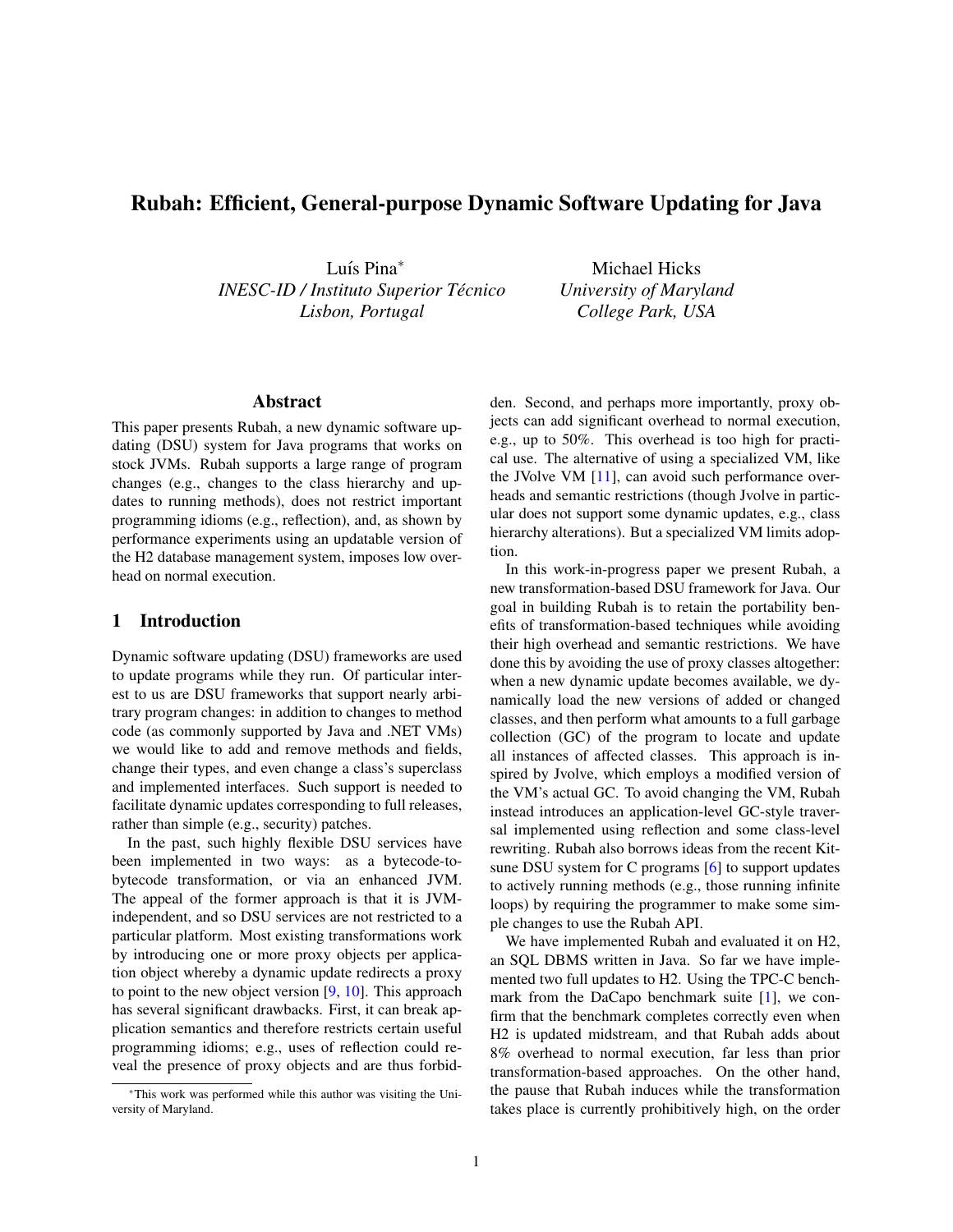

<span id="page-1-2"></span>Figure 1: Preparing and installing an update using Rubah. Square boxes represent artifacts: Compiled code (jar/class), source code (java), or update descriptors (desc). Round boxes represent tools: Rubah's analyzer and updater, and the unmodified Java compiler (javac).

of 10 seconds. This is due to the time it takes perform HotSwap to introduce new code (about 2 seconds) and to traverse the whole heap using regular Java code. Nevertheless, our evaluation shows that Rubah is still faster than the alternative approach of saving H2's state, restarting the database server, and reading the state in the new version.

Implementing a DSU system as a specialized JVM or as a bytecode transformation and runtime library has always been considered fundamental, with the former benefiting flexibility and performance, and the latter benefiting platform independence. Ultimately, based on what we have learned so far, we believe the best answer might be to make small, palatable changes to the JVM upon which one can mostly implement DSU outside the JVM. We view Rubah as bounding what is possible without changing the JVM, and therefore highlighting what JVM support is ultimately needed. Rubah supports extremely flexible dynamic updates to Java programs imposing little run-time overhead and requiring few code changes. On the other hand, pause times are quite high, and runtime overhead could be lower still. We are currently exploring minimal changes to the JVM and/or its programming API that might be used to solve these problems. Identifying exactly how much support is required from the JVM is exciting future work.

In the remainder of the paper we present Rubah's approach in detail, discuss our implementation, and present our experience and performance evaluation using H2. We conclude with plans and ideas for our continuing research.

#### <span id="page-1-3"></span>2 Rubah

Rubah implements *whole program updates* in the style of a previously developed DSU system for C, called Kitsune  $[6]$ .<sup>[1](#page-1-0)</sup> An updatable program starts in Rubah's *driver*, a bit of stub code that calls into the application's main method. The program then executes normally until an update becomes available. Rubah stops each thread when it reaches the first *update point* following the update becoming ready. Update points, implemented as calls to the method Rubah.update, can be placed at the head of long-running loops to ensure both safety and availability [\[7\]](#page-5-5).

Once all threads are stopped this way, Rubah performs the *data migration*, which is a GC-style traversal of the heap that updates those objects whose classes have changed between versions. Next, Rubah performs the *control flow migration*: It restarts each thread *t* until *t* reaches the same update point in which *t* stopped. We refer the reader to the Kitsune paper [\[6\]](#page-5-3) for more illustration of how this works; space constraints preclude further elaboration here.

In Rubah, nearly every class can be changed in a nearly arbitrary manner. The only *non-updatable classes* include the Java runtime classes and libraries (e.g., Java collections). Updatable classes can directly reference non-updatable classes but not the reverse, due to issues involving the bootstrap class path of a Java application [\[8\]](#page-5-6). Of course, library classes do not directly reference application classes, so this restriction poses no practical difficulty.

In the remainder of this section we focus on the two central novelties of Rubah: the update class, which specifies how updated objects are to be transformed, and Rubah's GC-style custom data migration.

The update class specifies how to migrate the program state from version v0 to version v1.<sup>[2](#page-2-0)</sup> Figure 2 shows an example of an update class. It has *instance conversion methods* that take an existing instance o0 belonging to version v0 and use it to initialize the equivalent new instance o1 that shall replace o0. Update classes may also have *static conversion methods*.

The arguments of the conversion method in Figure [2](#page-2-0) are *skeleton classes*. As the name implies, they are a skeleton of the classes defined in versions v0 and v1 with all fields and methods made public. Via the skeleton classes the programmer can refer to version v0 or v1 unambiguously and still use the regular Java compiler to

<span id="page-1-0"></span><sup>&</sup>lt;sup>1</sup>Kitsune is the Japanese word for  $f(x)$ , a shape shifter. Rubah is the Indonesian word for fox; natives of the island of Java speak Indonesian.

<span id="page-1-1"></span> $2$ Throughout the remainder of this paper, we shall consider that updates take an application from version *v*0 to version *v*1 for the sake of clarity.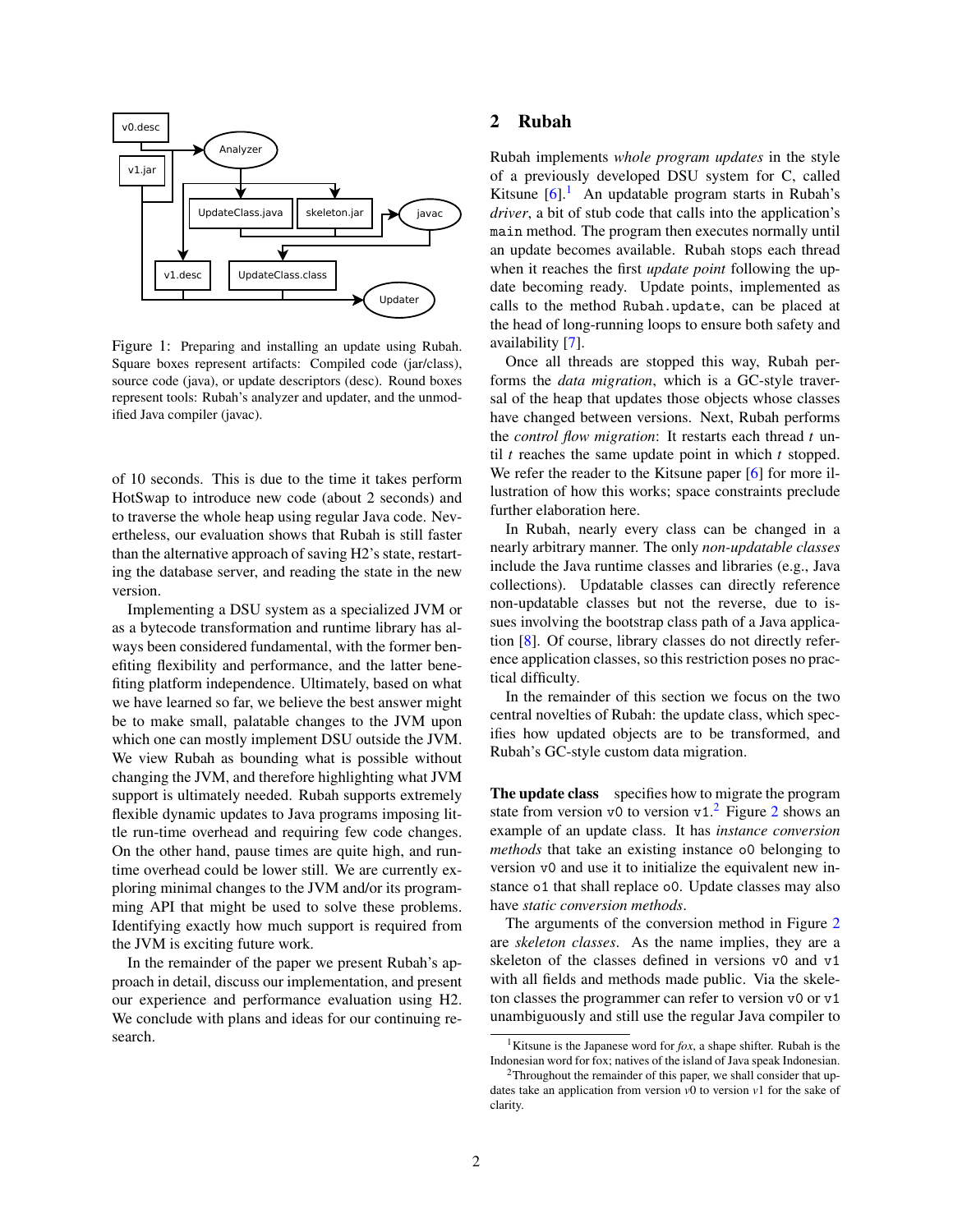```
1 class UpdateClass {
2 void convert (
3 v0 . org . h2 . store . PageStore o0 ,
4 v1 . org . h2 . store . PageStore o1 ) {
5 o1. readCount = 0L;
6 o1. writeCount = 0L;
7 o1 . writeCountBase = o0 . writeCount ;
8 }
9 }
```
<span id="page-2-0"></span>Figure 2: Example of an update class with a single instance conversion method. Field writeCount in version v0 was renamed to writeCountBase. Besides, version v1 introduced two fields, readCount and writeCount, to keep how many bytes were read/written since the store was opened. The analyzer tool generates all code except for line 6, which the programmer added, and line 7, which originally contained o1.writeCountBase = 0L.

compile the update class.

Rubah generates the source code for most of the update class. As shown in Figure [1,](#page-1-2) the programmer uses Rubah's *analyzer* tool to generate a stub update class, along with the code that is loaded as part of dynamic update. The analyzer tool takes as input the versionv1 compiled code and the *version descriptor* generated for version v0. The version descriptor contains metadata about a given version, such as a list of all updatable classes. Then, the analyzer tool generates the update descriptor for version v1 along with the initial update class. The analyzer tool compares versions v0 and v1 and matches fields by owner class name, field name, and field type. It generates conversion methods for all classes with unmatched/changed fields and puts a default initialization of those fields inside each generated method. The programmer customizes the stub update class to migrate each unmatched/changed field according to version v0's state. Once this is done, the operator provides the update class and the prepared v1 code to the *updater* tool, which initiates the dynamic update process.

Summing up all the effort required to update an application using Rubah, the developer has to: (1) Specify update points, (2) write the control flow migration in each new version, and (3) specify the program state migration in the update class. Even though Rubah does not provide any tools for the programmer to assess the correctness of any the required manual interventions, it is our experience that tasks 1 and 2 can be easily verified during the development of the new version because an error introduced in this tasks typically terminates the program abruptly during the update process, even for trivial updates easy to simulate during development. Besides, both our previous experience with Kitsune [\[6\]](#page-5-3) and the experimental evaluation we describe in Section [3](#page-3-0) suggest that the effort required for task 2 takes place mostly

```
1 Rubah.traverse (Object o0) {
2 if (converted [00]) return;
3 Class c0 = o0 . getClass ();
4 Class c1 = Rubah . mapClass ( c0 );
5 Object o1 = Unsafe.allocate(c1);6 converted [00] = 01;
7 Rubah.copyUnchanged (00, 01);
8 Rubah.convert (00, 01);
9 o1.traverse();
10 }
```
<span id="page-2-2"></span>Figure 3: Migration algorithm (simplified). For all loaded classes Rubah injects \$traverse methods, which call method Rubah.traverse for each field. Line 8 calls the appropriate convert method specified in the update class.

in the first version. Maintaining this code in subsequent updates is usually trivial and requires little effort, if any.

We decided not to automate task 1 because previous work [\[7\]](#page-5-5) shows that the only approach that results in 100% safe updates is manual specification of update points. As for task 3, Rubah automates it as much as possible to avoid programmer error. Nevertheless, previous work [\[5\]](#page-5-7) explores how to verify the correctness of state migration; we leave that as future work.

Implementing data migration The updater signals the update to the application, whose driver uses a custom class loader to rewrite all loaded classes. When installing an update, the driver generates a new Java class for each changed class in the running application. This way, Rubah supports unrestricted modifications to updatable classes without requiring special support from the JVM. To avoid name collisions, Rubah renames each version of each updatable class. Rubah also replaces reflection calls by equivalent Rubah API calls that take the name mangling process into account.  $3$ 

Rubah can traverse all program state without requiring special support from the JVM. To do so, it adds a method named \$traverse to all classes, even nonupdatable classes. This method, in turn, calls Rubah's API on all reference type fields of each object. Therefore, Rubah just needs to call the \$traverse methods on root references (stopped threads and static fields of loaded classes) to find and migrate all updatable objects that the program keeps. Rubah has a tool to add the \$traverse method to all the classes defined in the bootstrap jar, which is shipped with the JVM and contains all JDK classes. Then, the updatable program can be loaded as long as the JVM uses the processed jar as its bootstrap class path.

<span id="page-2-1"></span><sup>&</sup>lt;sup>3</sup>Native methods in general, and reflection calls via native methods in particular, are not handled.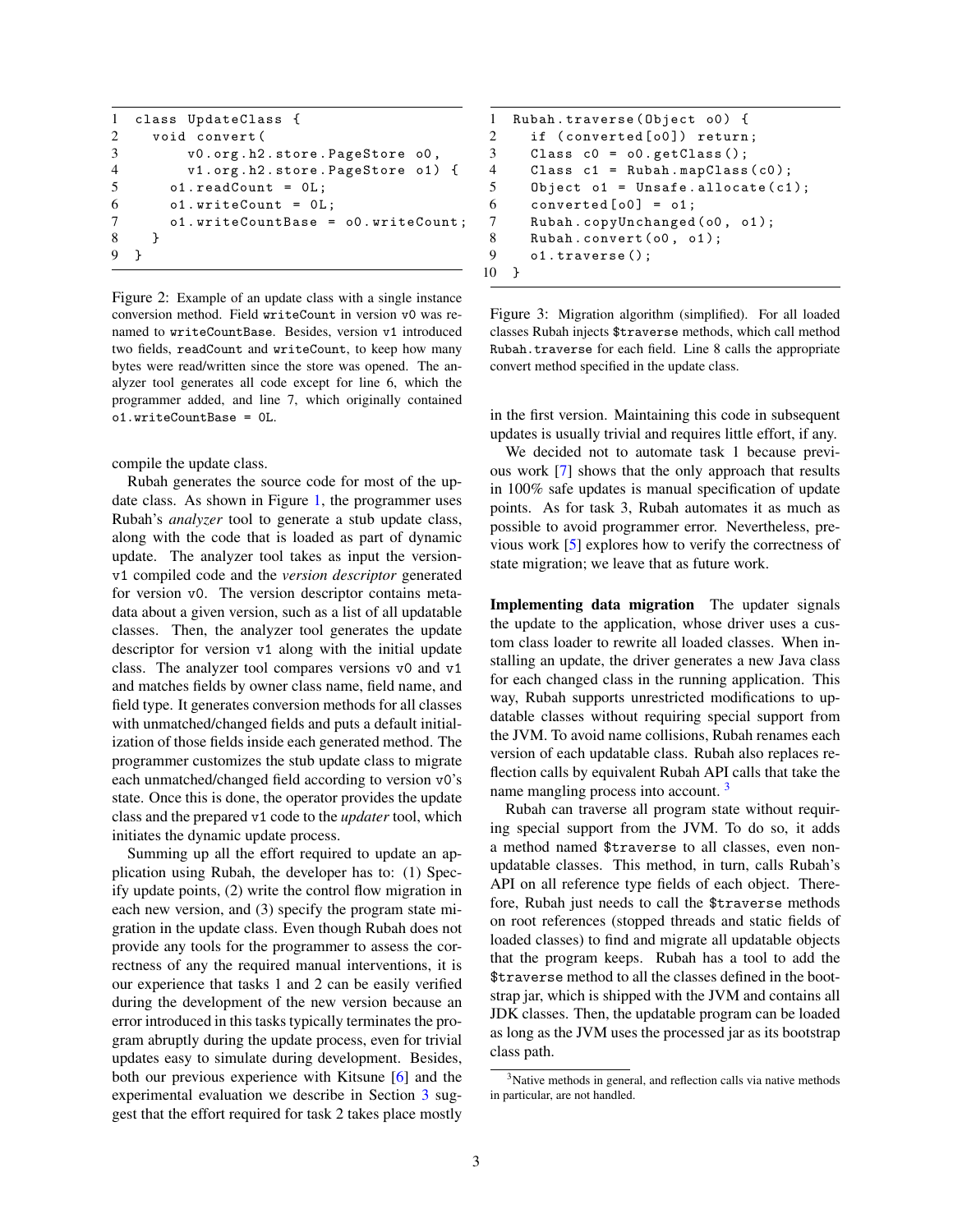Rubah does not migrate local variables. However our experience from Rubah and Kitsune is that relevant state is always accessible from root references. As for external resources, such as open connections or files, Rubah provides API for the programmer to keep them open during the update process. It is up to the developer to migrate the control flow to avoid re-opening existing resources while updating. When evaluating Rubah, we used this mechanism to keep open connections established with an unmodified H2 client while an update takes place.

Figure [3](#page-2-2) shows a simplified version of the migration algorithm. Rubah starts by checking if a given instance has been converted already. If not, it creates an instance o1 of the updated class without running any constructor, registers o0 as migrated to o1, copies all unchanged fields, runs the conversion method present in the update class, and finally traverses o1. At this point, Rubah has already replaced all references made by the update class to the skeleton types by references to the real types. Rubah runs this algorithm sequentially and provides no guarantee about the order in which it traverses the heap. When Rubah migrates all instances, it uses HotSwap [\[3\]](#page-5-8) to update the code on classes that the update modifies but that do not require migration.

Rubah calls instance conversion methods in a similar way to how Java calls constructors [\[4\]](#page-5-9). Let us consider the case in which classes A and B are updatable, class B extends A, class N is non-updatable, and class A extends N. In this case, to convert instances of class B, Rubah: (1) copies all fields inherited from class N, (2) copies all unchanged fields from class A, (3) calls A's conversion method to migrate A's updated fields, (4) copies all unchanged fields from class B, and (5) calls B's conversion method to migrate B's updated fields.

For the migration algorithm to work, each field with an updatable type must be able to refer to multiple class versions, i.e., class c0 or c1. As there is no subtyping relationship between the two classes, Rubah erases all updatable types from fields and method signatures, replacing updatable types by java.lang.Object and inserting casts to the right type on the code that uses those fields or methods.

When migrating the program state, Rubah must ensure that the identity of each new object o1 is the same as the identity of the migrated object o0, even though o1 may even belong to a different class. In Java, object identity is related with three concepts: (1) The equals method, (2) the  $==$  operator, and  $(3)$  the hashCode method. The heap traversal that Rubah performs deals with concepts 1 and 2 because it replaces all references to o0 by a reference to a respective o1. For the hash code, Rubah adds a field named \$hashCode to updatable classes, injects code at the beginning of contructors to initialize this field, and overrides the hashCode method (when not present) to

| <b>Version</b> | LOC                    | <b>Update Class</b> |
|----------------|------------------------|---------------------|
| 1.2.121        | 36882/428 - 267/9      |                     |
| 1.2.122        | $37182 / 428 - 07 + 0$ | $106/12 - 45/ +2$   |
| 1.2.123        | $37084/428 - 0.0000$   | $40/4 - 30/1 + 0$   |

<span id="page-3-1"></span>Figure 4: Programmer effort to support Rubah. The columns have the format 1/2-3/4. For column LOC, 1 and 2 are the total lines of code of the H2 version, excluding comments and blank lines, and the total number of files; 3 and 4 are the number of modified lines and files to support Rubah. For column Update Class, 1 and 2 are the number of lines of code and conversion methods generated automatically; 3 and 4 are the number of lines and methods that the programmer needs to change.

return the value of this field. When migrating the program state, Rubah copies the value of this field from o0 to o1.

#### <span id="page-3-0"></span>3 Evaluation

This section presents the details and results of the experimental evaluation that we conducted on Rubah. To evaluate Rubah, we quantify how much the programmer needs to rewrite the original program, how much overhead Rubah adds in steady state execution after the bytecode transformation, and how long is the program paused for Rubah to complete a dynamic update.

To evaluate Rubah we used H2, an SQL DBMS written in Java. We adapted the TPC-C benchmark used by the DaCapo benchmark suite [\[1\]](#page-5-4) to connect to a server H2 process, instead of using H2 embedded in the benchmark process itself, so that we can update the server dynamically while an unmodified client keeps running. Besides profiling H2's performance, the TPC-C benchmark also checks the H2 database for semantic errors. This way, TPC-C confirms that Rubah transforms H2's bytecode and migrates its state correctly.

Programmer Effort. We used Rubah to update H2 from v1.2.121 to v1.2.122 and then to v1.2.123. The patches are available at [http://web.ist.utl.pt/](http://web.ist.utl.pt/luis.pina/hotswup13) [luis.pina/hotswup13](http://web.ist.utl.pt/luis.pina/hotswup13). Figure [4](#page-3-1) shows the changes we made to support DSU with Rubah. All required changes are made to version 1.2.121, and these are limited to just a few lines of a few files. We added two conversion methods to update v1.2.122 (beyond those generated automatically): One method converts a field that changed semantics (the values of integer constants changed) and another method forces H2 to reload changed property files before the update finishes.

Performance. We measured TPC-C throughput on each scenario over 11 benchmark runs, each one consists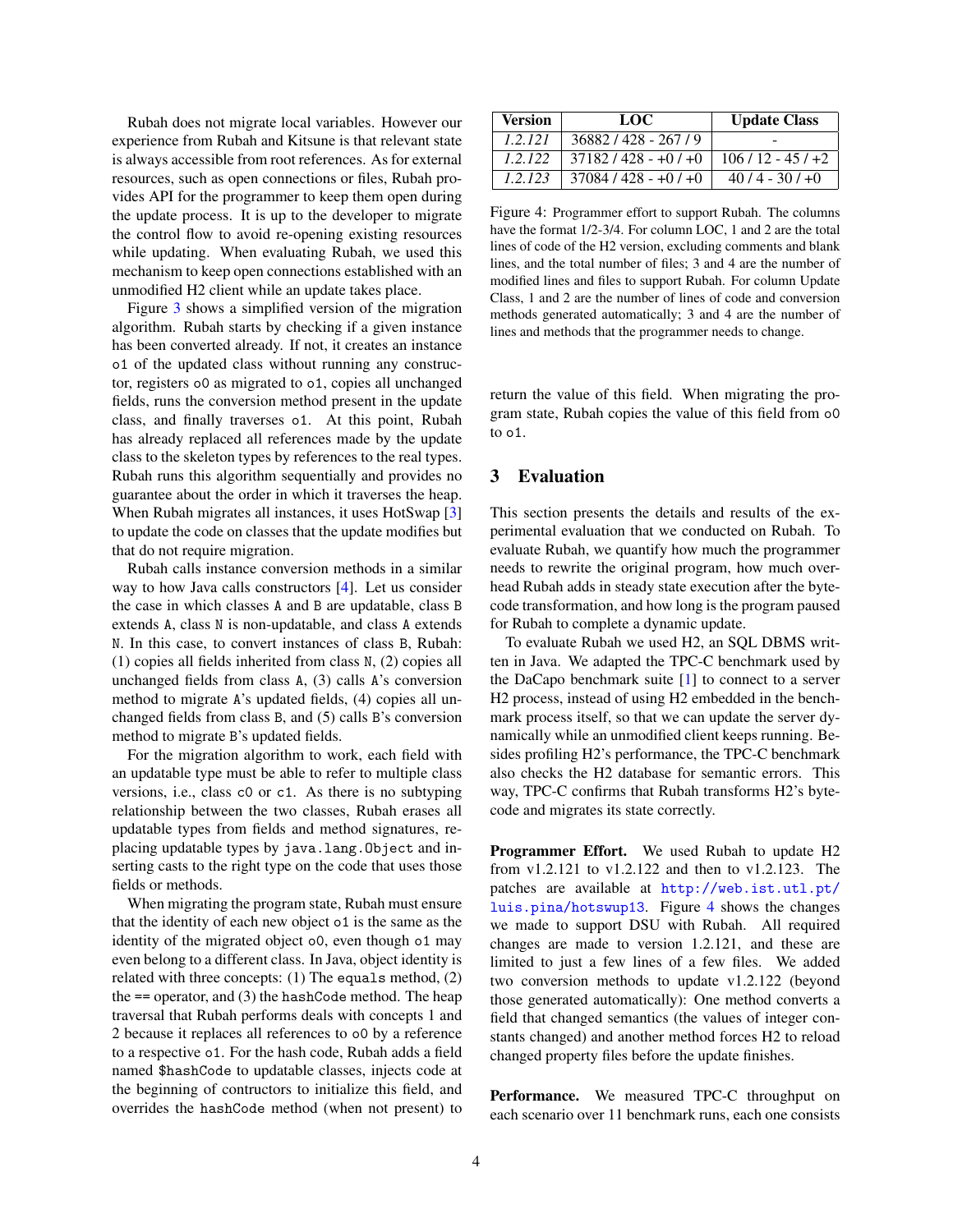|                    | $TTC$ (ms)            | Неар (КВ)             |
|--------------------|-----------------------|-----------------------|
| Original           | $102174 \pm 1655$     | $692733 \pm 183720$   |
| Rubah              | $110443 \pm 1519$     | $800643 \pm 192561$   |
|                    | TTU (ms)              | $Heap$ $(KB)$         |
| $\bf v0\bf v0$     | $52319 \pm 664$       | $1089291 \pm 402314$  |
| 121 to 122         | $10190 \pm 714$       | $804539 \pm 197813$   |
| 122 to 123         | $10978 \pm 1066$      | $787484 \pm 186687$   |
|                    | 121 to 122            | 122 to 123            |
| <b>Export</b> (ms) | $3154.72 \pm 331.87$  | $3214.18 \pm 235.82$  |
| Import (ms)        | $8249.72 \pm 220.45$  | $8275.72 \pm 311.89$  |
| Total (ms)         | $13037.72 \pm 626.68$ | $13431.27 \pm 621.49$ |

<span id="page-4-0"></span>Figure 5: Experimental evaluation of Rubah. This table reports the average of the measured values and the standard deviation. The TTC column reports the time it takes to complete a single iteration; TTU reports the time it takes to perform an update; Heap reports the heap used throughout each iteration. The export/import/total rows measure the time the old version takes to dump the database contents to an SQL file, the time the new version takes to import that SQL file, and the overall time since the dump starts to the import finishes including restarting the H2 server, respectively.

of 10 benchmark iterations, each one executing 32,000 transactions. We restarted the server and client processes between benchmark runs. To benchmark Rubah's memory usage, we separately take measurements by sending signal SIGQUIT every second to the server JVM, which causes it to dump overall heap usage.

All benchmarks ran on an Intel Core i5 750 processor (4 cores) with 12GB RAM, running a 64-bit Ubuntu GNU/Linux 12.10 with Oracle JVM version 1.6.0 41 (Runtime Environment build 1.6.0 41-b02, HotSpot 64 bit Server VM build 20.14-b01). The JVM maximum heap size is 3GB on the server and 1GB on the client.

Figure [5](#page-4-0) reports the results. We can see that Rubah introduces about 8% overhead on the original application performance. As for memory overhead, we can see an increase of about 15% in the amount of used heap. The high standard deviation in the times is due to the JVM trying to reduce time spent in GC rather than reduce the used memory, given that the used heap size is much smaller than the maximum heap size.

The middle part of Figure [5](#page-4-0) reports the time and heap needed to perform the update. Row v0v0 measures the cost of updating v0 to itself, "converting" every single instance. Real updates take less time because fewer objects must be transformed (though the entire heap is still traversed). The slow update times derive from the traversal making many normal method invocations per object; we are investigating means to optimize the traversal.

Without Rubah, the typical update scenario for H2

would be to export the database contents to disk, stop the server running in the old version, start the server in the new version, and import the database contents. We need to export/import the database state because this particular benchmark uses in-memory tables.

Given Rubah's slow update times, we performed an experiment to measure how long this update scenario would take. This experiment runs the benchmark once to populate the database with some data. Then, it exports/imports the database state, restarting the H2 server in between. The bottom part of Figure [5](#page-4-0) reports the results measured over 11 executions of this experiment. Rubah is able to perform the update about 20% faster.

Even though 20% is just a small improvement, Rubah is a much better approach because it stops the application in a safe state and keeps all connections alive during the update process. Using Rubah, we did not change the clients in any way to survive the update process. Without Rubah, either the update process would disconnect all clients or the clients would require custom modifications to survive the update process (e.g. attempting to reconnect). Nevertheless, the Rubah pause time is still quite high, and ongoing work aims to address it.

### 4 Related Work

As mentioned in Section [2,](#page-1-3) Rubah employs the same approach to whole program updates as Kitsune [\[6\]](#page-5-3), a DSU system for C; in particular, both systems employ the concepts of control and data migration, and update points. The main difference is that Rubah implements data migration via code inserted during bytecode transformation, and specifies updates via its update class. Kitsune's data migration algorithm is more brittle because of C's lack of type safety. Kitsune uses a domain-specific language to specify state conversions; Rubah's update class is a more compact, and natural, representation for conversions in the Java context.

Rubah's update class bears some similarity to PJama's *bulk conversion* [\[2\]](#page-5-10) routines. However, these routines works on offline updates of persistent object stores, rather than on-line updates to running Java programs. PJama also does not use skeleton classes to refer to old/new state unambiguously.

There have been several prior systems that support DSU for Java without requiring VM support. JRebel [\[13\]](#page-5-11) allows unrestricted changes to the structure of a class (add/remove fields/methods) but not to the class position in the hierarchy, which Rubah supports. JRebel also does not support any program state migration mechanism besides the default Java initialization to added fields. DUSC [\[9\]](#page-5-0) and DUSTM [\[10\]](#page-5-1) work by inserting proxies as an indirection to every object, and paying the respective steady-state performance penalty, which can be as